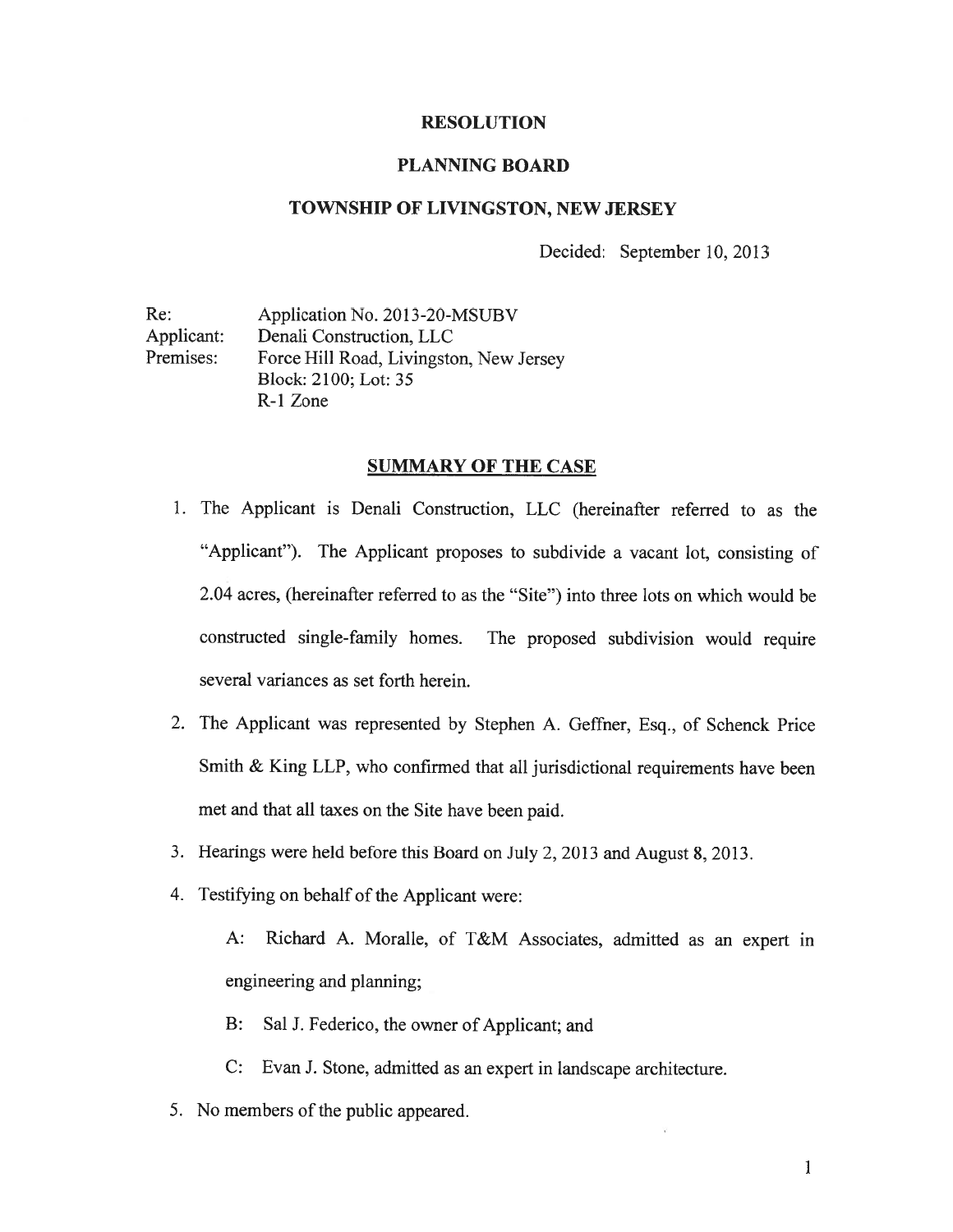6. The Site consists of 2.04 acres of vacant land. The Applicant proposes to subdivide the Site into three lots. During the course of the proceedings the Applicant proposed modifications to the size of two of the proposed lots, so that the subdivided Site would be configured as follows:

A: Lot 35.01 would consist of 26,992 square feet; requiring <sup>a</sup> minimum lot area variance of 8,258 square feet. The Applicant also proposed <sup>a</sup> 50-foot rear setback which would require <sup>a</sup> 25-foot variance; and for <sup>a</sup> front yard setback of <sup>60</sup> feet, <sup>a</sup> 15-foot variance was requested.

B: Lot 35.02 would consist of 26,979 square feet; requiring <sup>a</sup> minimum lot area variance of 8,271 square feet. The rear yard setback of <sup>50</sup> feet would require <sup>a</sup> variance of <sup>25</sup> feet; and for <sup>a</sup> front yard of setback of <sup>60</sup> feet, <sup>a</sup> 15-foot variance was requested.

C: Lot 35.03 would consist of 35,264 square feet, which is conforming in size. The rear yard setback of <sup>50</sup> feet would require <sup>a</sup> variance of <sup>25</sup> feet, and <sup>a</sup> front yard of <sup>60</sup> feet would require <sup>a</sup> 15-foot variance. The Applicant also requested <sup>a</sup> maximum height variance of 2.72 feet for <sup>a</sup> proposed hypothetical structure that would measure 37.72 feet in height. Township Code Section 170-96.C.(l) establishes <sup>a</sup> maximun building height of <sup>35</sup> feet.

7. The Applicant's <sup>p</sup>lanner testified that pursuant to the provisions of Township Code Section 170-96.C.(2) front yard setbacks may conform to existing building setbacks on the same side of the street and within 300 feet of the Site. The existing building on Lot 33, which has <sup>a</sup> setback of <sup>55</sup> feet, is within said distance.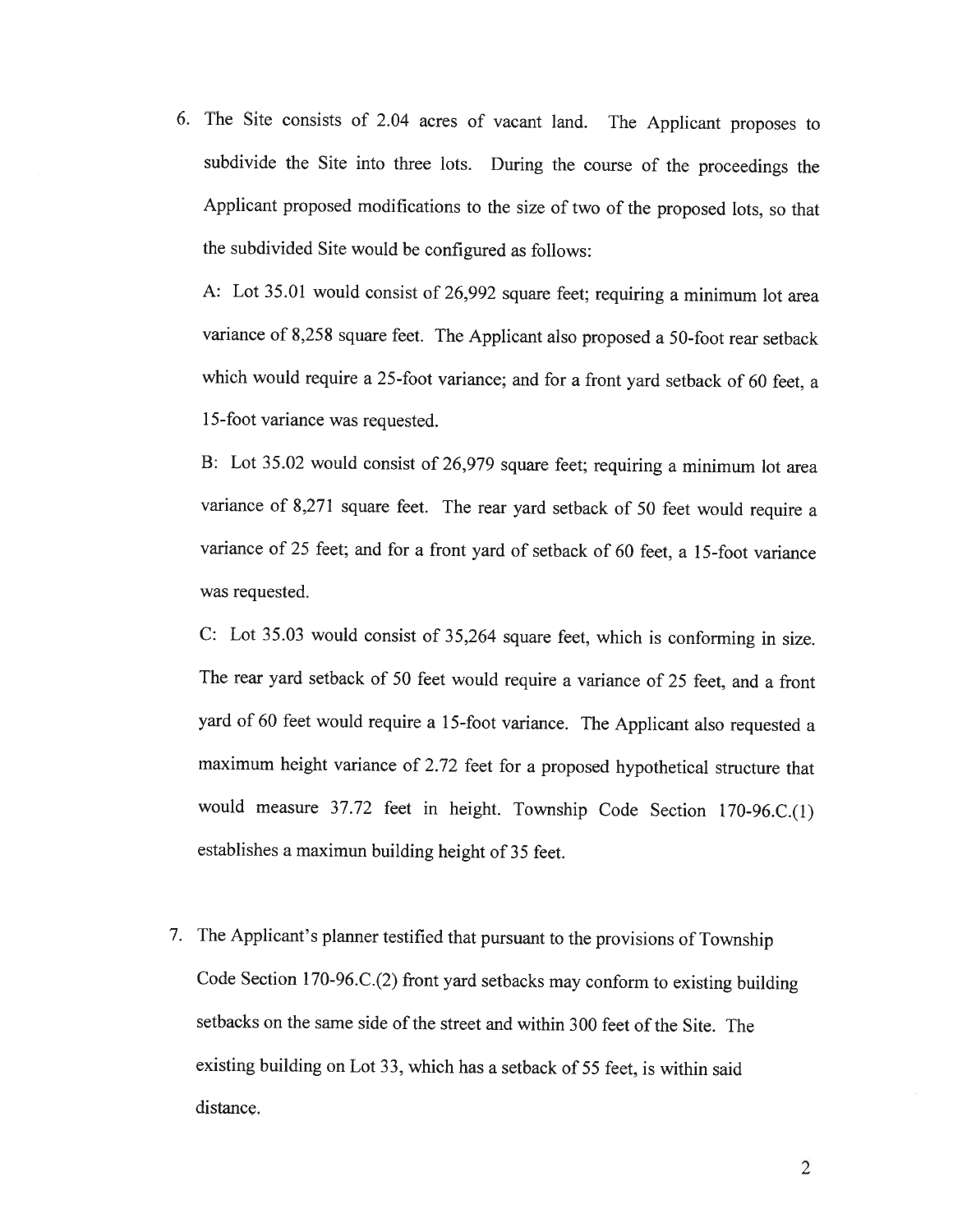- 8. Applicant's planner testified that a sidewalk is required on only one side of the street because it is <sup>a</sup> low intensity residential access street under the provisions of the RSIS. A sidewalk is located on the other side of the street and is to be extended by the Applicant.
- 9. The <sup>p</sup>lanner presented by the Applicant testified that the variances would promote the intent and purpose of the Municipal Land Use Law by providing <sup>a</sup> desirable visual environment through creative development techniques and will enhance the appearance of the neighborhood by allowing the construction of homes that are consistent with the adjoining Bel Air Woods development, both in terms of lot size, home size and height, and comparable front yar<sup>d</sup> setbacks.
- 10. The Applicant agree<sup>d</sup> to comply with <sup>a</sup> number of conditions requested by the Board:
	- A) The Applicant shall obtain necessary tree removal permits from the Construction Official.
	- B) The Applicant shall comply with the special conditions of the Steep Slope Ordinance No. 24-2009.
	- C) The Applicant shall comply with all open issues raised in the June 3, 2013 revised repor<sup>t</sup> from the Township Engineer.
	- D) All riparian zones shall be identified on the individual deeds.
	- E) All driveways shall be constructed of permeable material or payers.
	- F) Any loose or damaged Belgian blocks on the street along the frontage of the proposed lots shall be replaced by Applicant.
	- G) The final <sup>p</sup>lans shall show the sidewalks to be installed by the Applicant along the easterly frontage of the Township's property known as Block: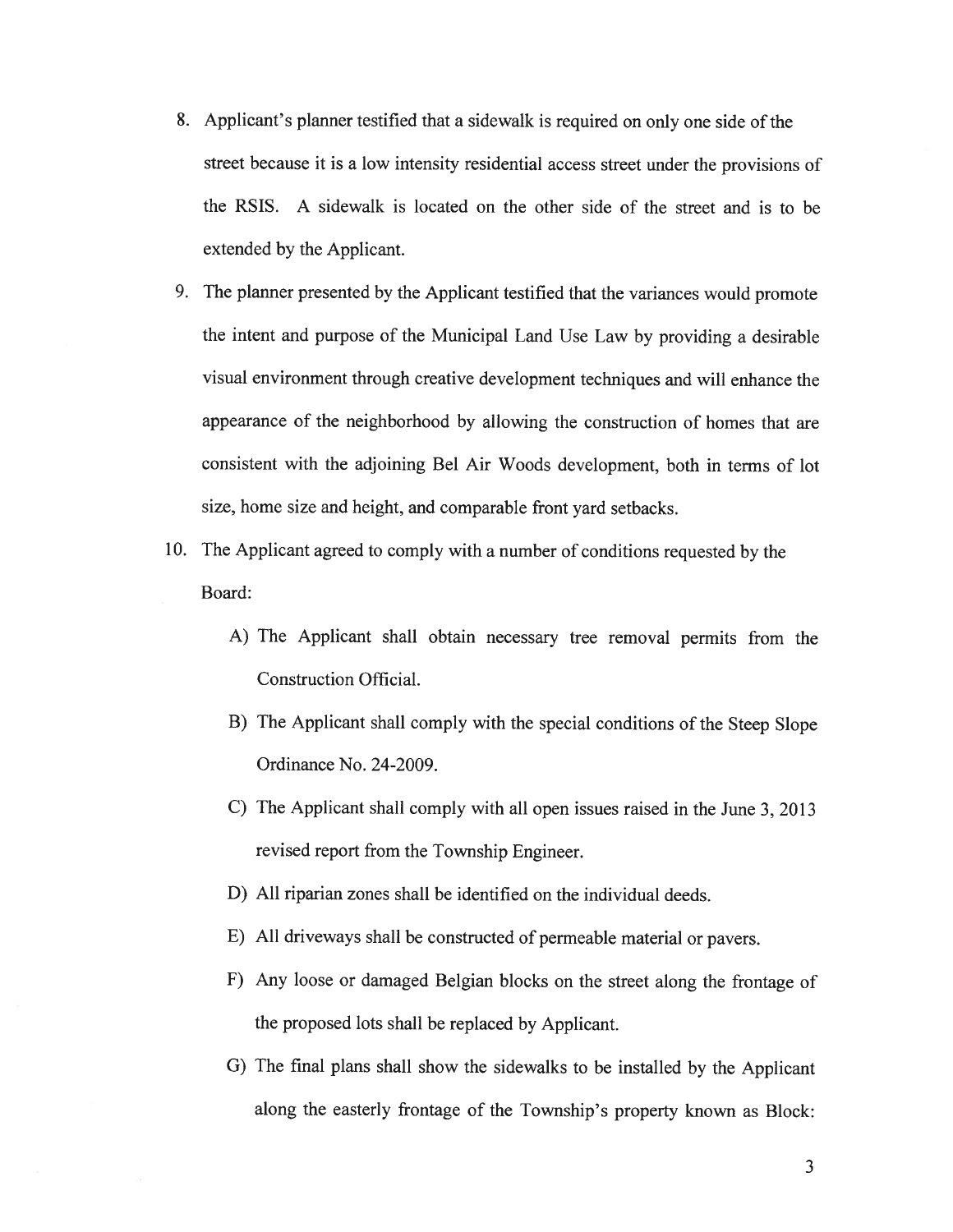2104; Lot: 42. Sidewalks shall not be installed in such manner as to interfere with <sup>p</sup>lantings that are to be provided on the westerly side of the street.

- H) The Applicant shall record <sup>a</sup> Conservation Easement for Lot 35.03 for that portion of the lot within the riparian setback from Canoe Brook. The form thereof shall be approved by the Township attorney and proof of filing and recording shall be submitted to the construction official and Board secretary before <sup>a</sup> Certificate of Occupancy is issued for that lot.
- I) The Applicant shall enter into <sup>a</sup> Developer's Agreement in such form and terms as is acceptable to the Township Attorney and approved by the Township Council.
- J) The Applicant shall comply with the incorporated Model Conditions of Approval.

## FINDINGS OF FACT & CONCLUSIONS

- 1. The Applicant has satisfied the statutory and code requirements for <sup>a</sup> subdivision. The Site shall be subdivided into three lots to be designated as Lots 35.01, 35.02, and 35.03; each with the areas and setbacks as set forth on the record by the Applicant's witnesses and as more particularly described herein.
- 2. The Board hereby grants the following variances requested by the Applicant:
	- A: The Board grants <sup>a</sup> variance for the minimum lot size of Lot 35.01 which will consist of 26,992 square feet within <sup>235</sup> feet of the front street right-of-way line; resulting in grant of <sup>a</sup> variance of 8,258 square feet. The Board also grants <sup>a</sup> variance as to minimum lot size of Lot 35.02 which will consist of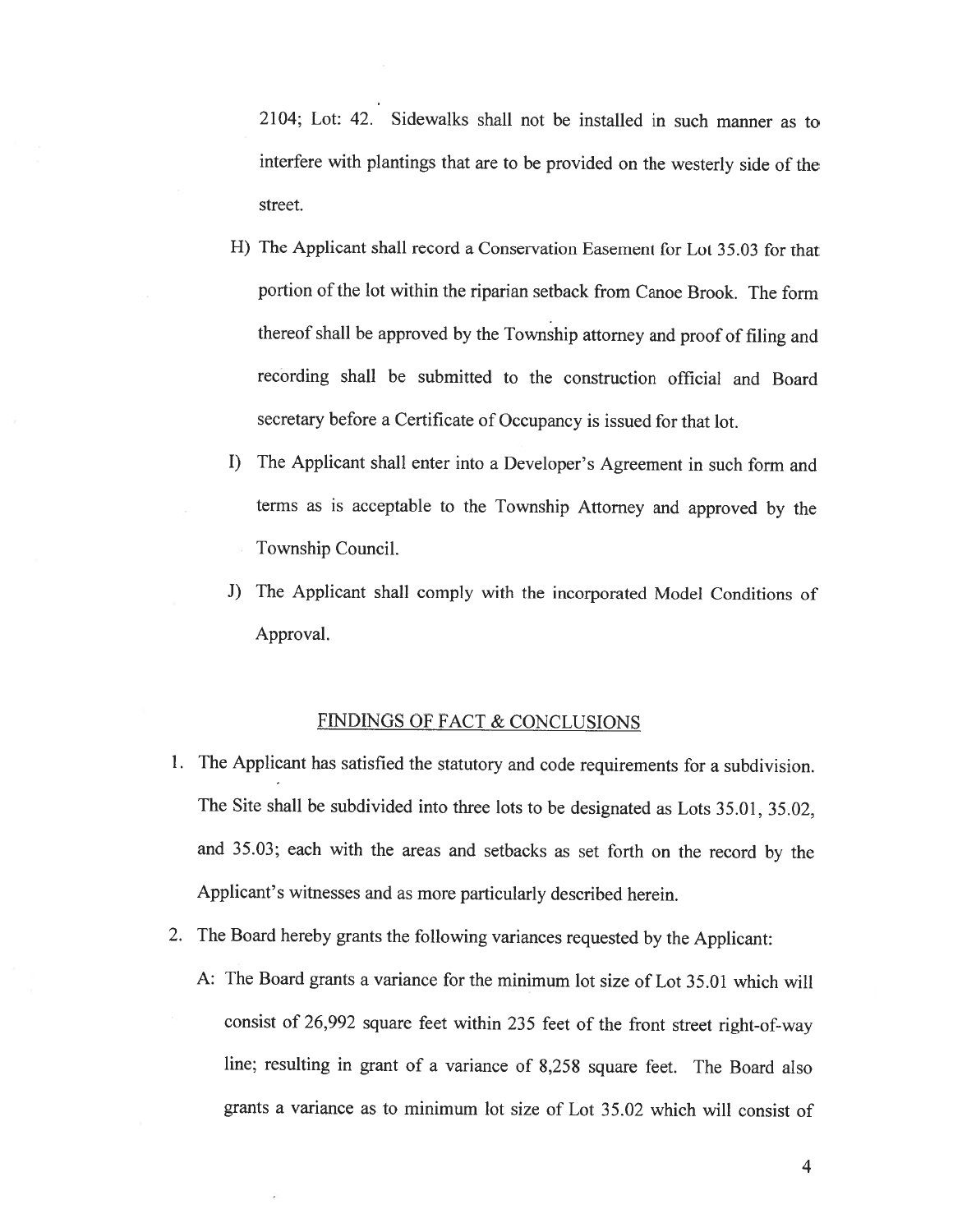26,979 square feet with <sup>235</sup> feet of the front street right-of-way line; resulting in grant of <sup>a</sup> variance of 8,271 square feet. The Board finds that both variances as to lot size can be granted pursuant to the provisions of N.J.S. 40:55D-70.c.(2) in that they will provide <sup>a</sup> better development alternative than required by the Township Code zoning ordinance because it will promote <sup>a</sup> desirable visual environment and good design that is consistent with the Bel Air Woods neighborhood and will not result in any substantial detriment to the public good or the zone <sup>p</sup>lan and zoning ordinance. The development of these lots and Lot 35.03 will provide <sup>a</sup> further benefit to the neighborhood because the sanitary sewer system will be extended as <sup>a</sup> result of this development. The benefits of this approval will substantially outweigh any detriment.

B: The Board hereby grants <sup>a</sup> front yard setback variance with respect to Lot 35.03. Township Code Section l70-96.C.(2) requires <sup>a</sup> 75-foot front yard setback. The Applicant proposes <sup>a</sup> 60-foot front yard setback, resulting in <sup>a</sup> variance of <sup>15</sup> feet. Approval is consistent with the provisions of N.J.S. 40:55D-70.c.(2) in that it will provide <sup>a</sup> better alternative to the requirements of the zoning ordinance. The front yard setback will be identical to Lots 35.01 and 35.02, similar to properties in the Bel Air Woods development, and in conformity to the setback of the existing home on Lot 33; thus promoting <sup>a</sup> desirable visual environment. The benefits of the approval will outweigh any detriment and there will be no significant detriment to the zone <sup>p</sup>lan or zoning ordinance.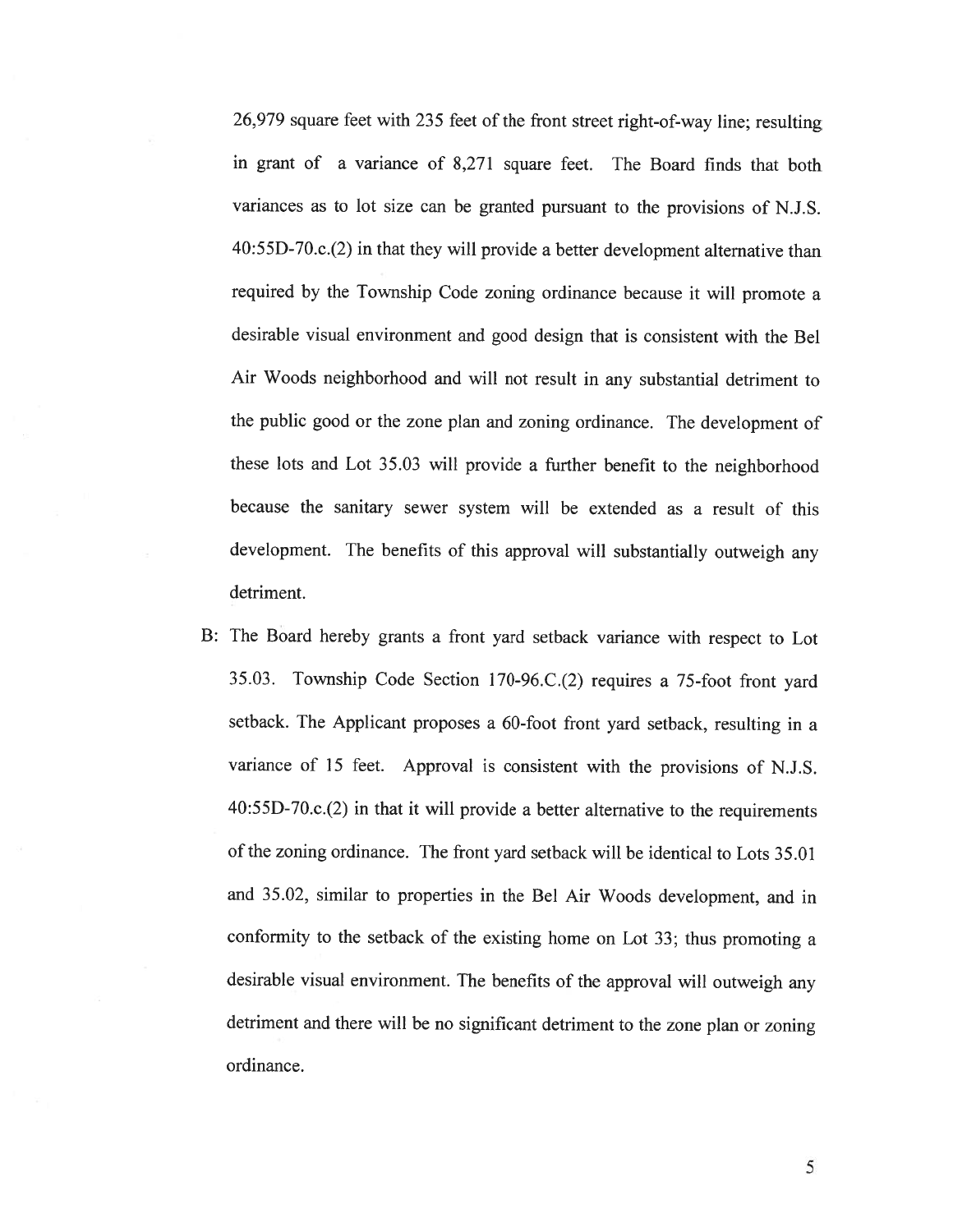- C: The Board grants variances for all three lots as to rear yard setback. <sup>75</sup> feet is required pursuant to Township Code Section 170-96.C.(4) and <sup>50</sup> feet is proposed; resulting in <sup>a</sup> rear yard setback variance grant for each lot of <sup>25</sup> feet. The rear yard setback variance meets the requirements of N.J.S. 40:55D-70.c.(2) in that it facilitates the 60-foot front yards which create <sup>a</sup> more desirable visual esthetic and are consistent with the neighborhood development. The benefits of this approval will outweigh any detriment and will cause no harm to the zone plan and zoning ordinance due to the similarity to features of the adjoining neighborhood.
- D: The Applicant is granted <sup>a</sup> building height variance of 2.72 feet for Lot 35.03, so that it may construct <sup>a</sup> residence not to exceed 37.72 feet in height. Township Code Section 170-96.C.(l) limits the height of dwellings in the R-1 Zone to <sup>35</sup> feet. The Board finds that the variance is justified under the provisions of N.J.S. 40:55D-70.c.(2) in that the slope of the property requires the variance so that the height of the structure on Lot 35.03 can be consistent with that of the homes to be built on Lots 35.01 and 35.02 as seen from the street. This will promote <sup>a</sup> desirable and consistent visual environment in that all three homes to be built will be similar in size and height as seen from the street. The benefits of the variance approval will outweigh any detriment and there will be no detriment to the zone <sup>p</sup>lan or zoning ordinance.
- 3. The Board finds that all the variances are consistent with the terms and provisions of the Master Plan which also promotes <sup>a</sup> desirable visual environment and consistent development of properties in neighborhoods.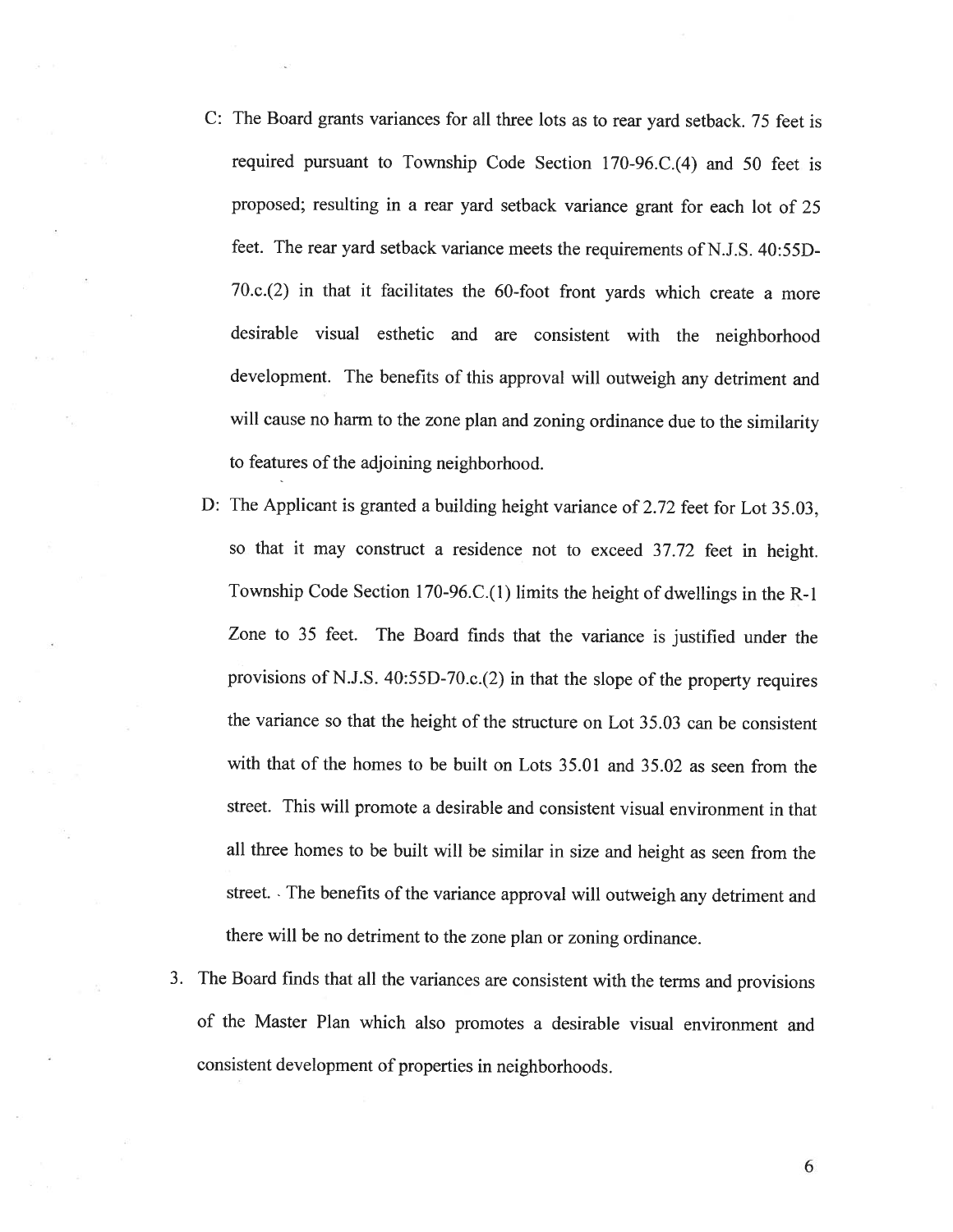- 4. The Applicant does not require <sup>a</sup> variance for the proposed stone wall on Lot 35.01. The Board finds such proposed wall to be required to prevent collapse or erosion because the property that is Lot <sup>33</sup> is at <sup>a</sup> natural grade higher than the natural grade of proposed Lot 35.01 and is, by Township Code definition, <sup>a</sup> retaining wall and not prohibited in the front yard.
- 5. The Board further finds that Lots 35.01 and 35.02 do not require <sup>a</sup> setback variance for their front yards because the proposed 60-foot setback is greater than the setback allowed by Township Code Section <sup>1</sup> 70-96.C.(2) that permits <sup>a</sup> front yard to conform to the front yard setbacks of existing buildings within <sup>300</sup> feet and on the same side of the street. The existing building on Lot <sup>33</sup> is within <sup>300</sup> feet of both lots and has <sup>a</sup> 55-foot setback. The Board finds that the 60-foot setbacks proposed are in conformity with the setback on Lot 33.
- 6. The Board finds that the construction of <sup>a</sup> sidewalk on the Site is not required because Force Hill Road is <sup>a</sup> residential access street serving <sup>a</sup> low intensity neighborhood and. under the provisions of RSIS Table 4.3, requires <sup>a</sup> sidewalk on only one side of the street. Since <sup>a</sup> sidewalk is located on the other side of the street and that sidewalk will be extended across the opposite frontage of Lot <sup>42</sup> by the Applicant, no sidewalk is required to be installed on the Site.
- 7. This approval is subject to the following terms and conditions agreed to by the Applicant:
	- A) Prior to the issuance of any permits, the Applicant shall submit to the Board Secretary and the Township Engineer final revisions of the <sup>p</sup>lans and drawings prepated by T&M Associates that reflect the amended dimensions of the three subdivided lots which will be as follows: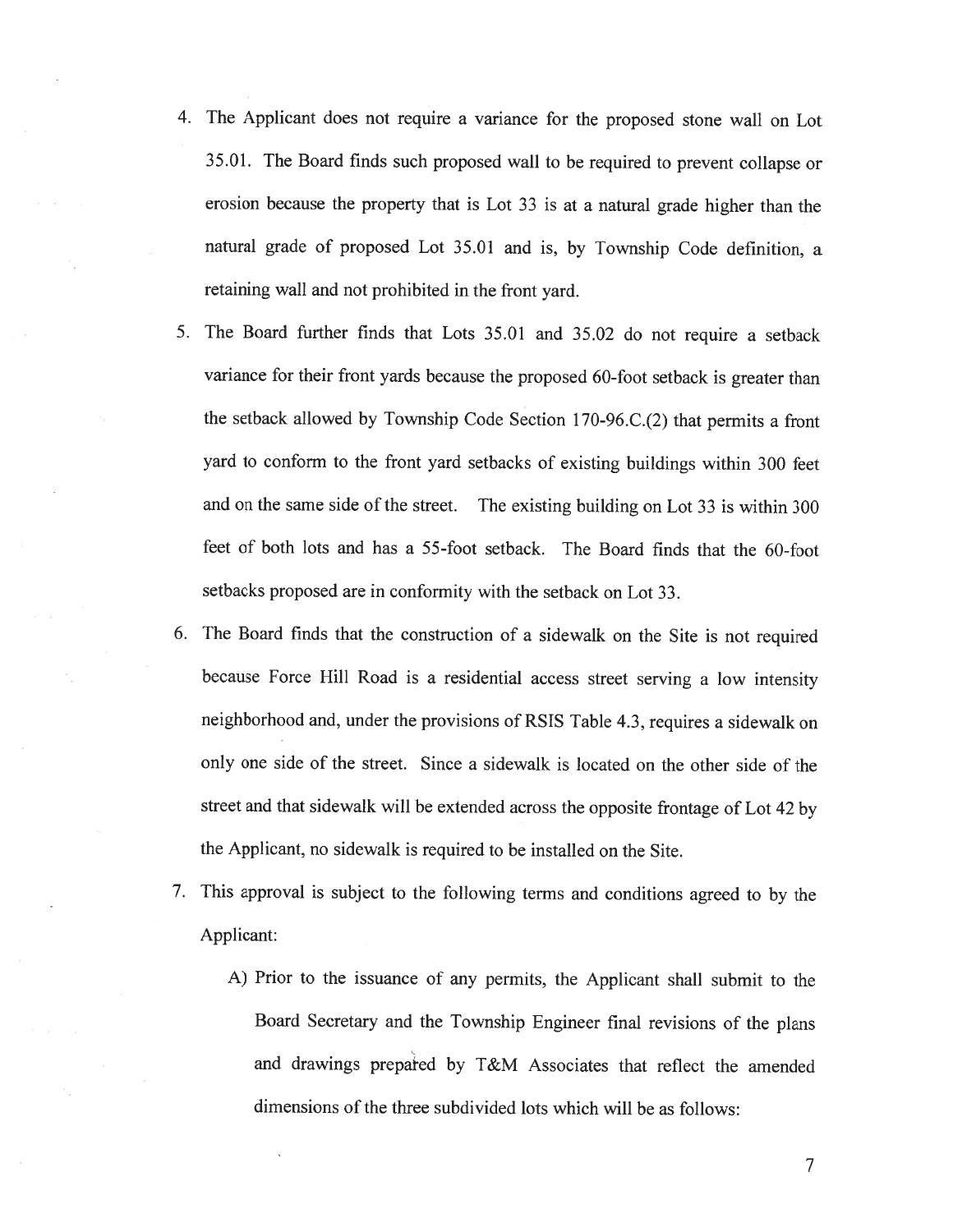- 1. Lot 35.01 shall consist of 26,992 square feet within 235 feet of the front street right-of-way line.
- 2. Lot 35.02 shall consist of 26,979 square feet measured within 235 feet of the front street right-of-way line.
- 3. Lot 35.03 shall consist of 35,264 square feet within 235 feet of the front street right-of-way line.
- B) Applicant shall obtain necessary tree removal permits from the Construction Official.
- C) The Applicant shall comply with the special conditions of the Steep Slope Ordinance No. 24-2009.
- D) All riparian zones on lots shall be identified on the individual deeds for such lots.
- E) All driveways shall be constructed of permeable material or payers.
- F) Any loose or damaged Belgian blocks on the street along the frontage of the proposed lots shall be replaced by Applicant.
- G) The final <sup>p</sup>lans shall show the sidewalks to be installed by the Applicant along the easterly frontage of the Township's property known as Block: 2104; Lot 42. Sidewalks shall not be installed in such manner as to interfere with <sup>p</sup>lantings that are to be provided on the westerly side of the street.
- H) The Applicant shall record <sup>a</sup> Conservation Easement for Lot 35.03 for that portion of the property within the riparian zones as set forth on the <sup>p</sup>lans. The form and terms of the easement shall have been approved by the Township Attorney, and proof of filing and recording shall be submitted to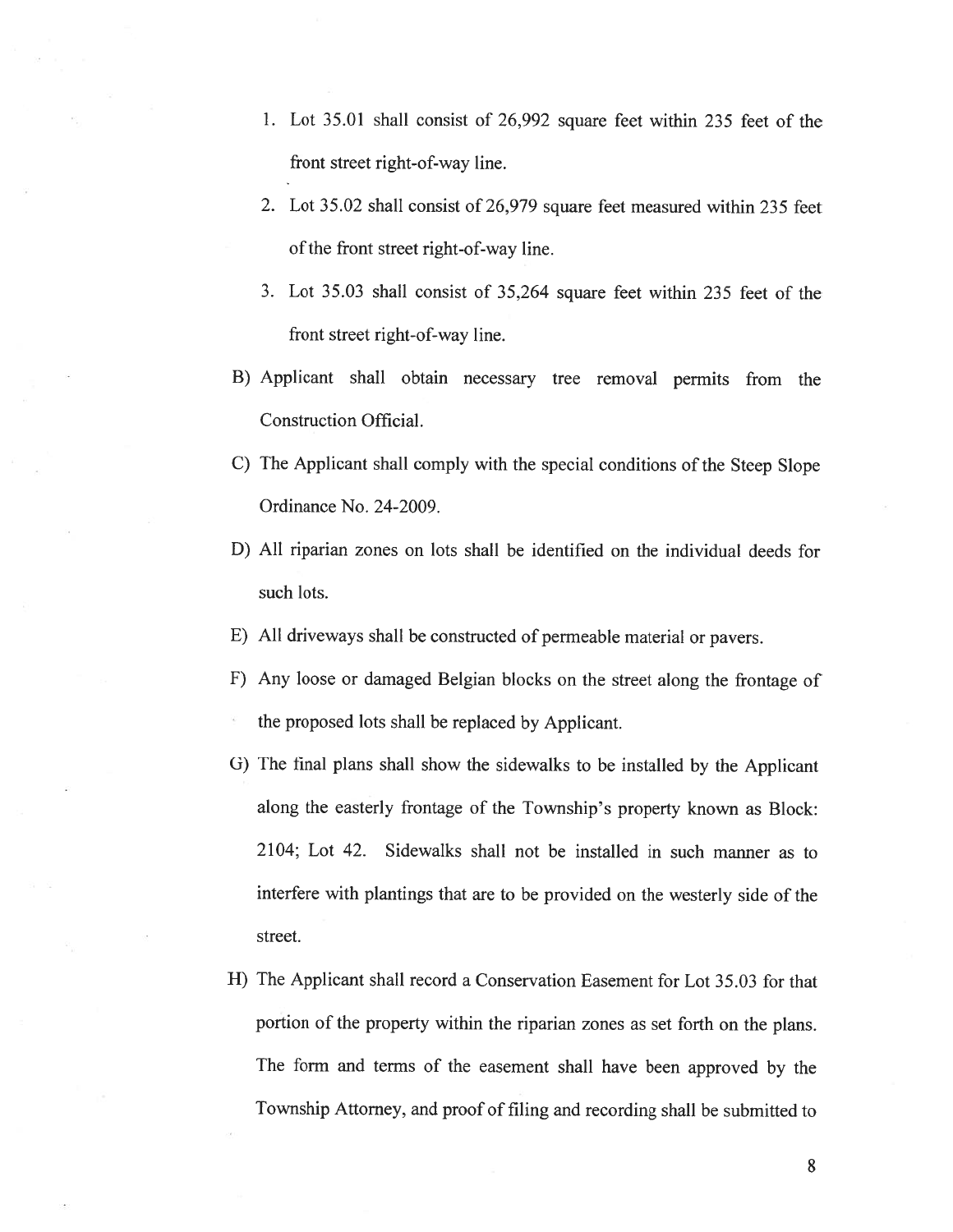the Construction Official and the Board Secretary before <sup>a</sup> Certificate of Occupancy is issued for that lot.

- I) Prior to issuance of any permits, the Applicant shall have entered into <sup>a</sup> Developer's Agreement in such form and terms as are acceptable to the Township Attorney and Township Engineer and approved by the Township Council.
- J) <sup>A</sup> maintenance <sup>p</sup>lan for the bioretention basins meeting the requirements of the Residential Site Improvement Standards or the Township's Storrnwater Control Ordinance, or both, as applicable, shall be prepared by Applicant and shall have received the approval of the Township Engineer prior to issuance of any construction permit. Any future revisions to the maintenance <sup>p</sup>lan shall not become effective until the Township Engineer's approval shall have been obtained. (1) The maintenance <sup>p</sup>lan and any future revisions of it shall be recorded upon the deed of record for the property in terms approved in advance by both the Board Attorney and the Township Attorney; and, (2) the Applicant shall provide <sup>a</sup> performance bond for such maintenance, including landscaping and cleanliness.
- K) Numbers 2, 3, 4, <sup>6</sup> through 11, <sup>12</sup> .c, and 16, <sup>18</sup> and 19 of the attached Model Conditions of Approval are incorporated herein.
- M) 1. Conditions A, B, D. J and K and Model Conditions 6 and 18 shall be met before any permit other than <sup>a</sup> tree removal permit has been issued.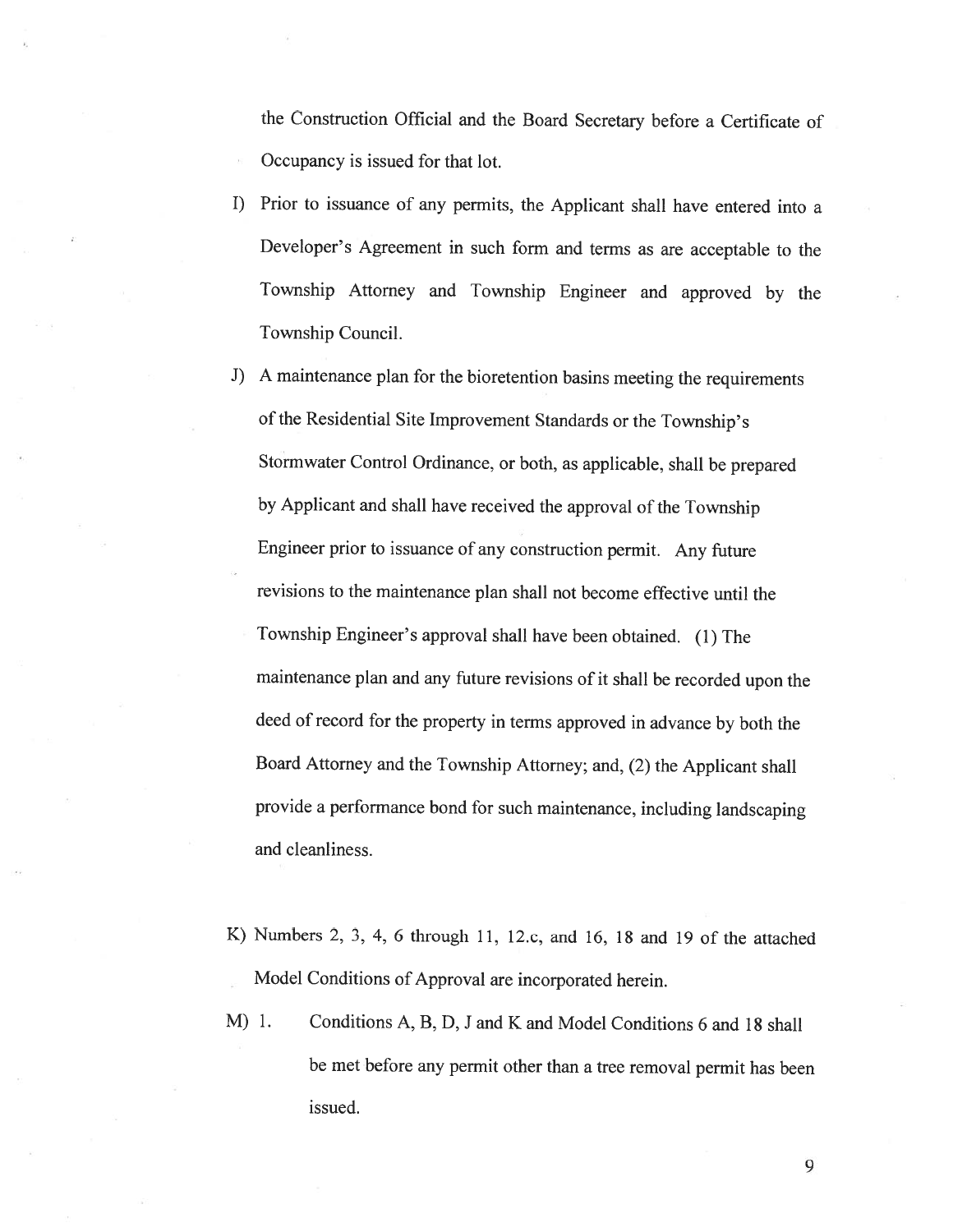2. Condition <sup>K</sup> and Model Condition <sup>9</sup> are continuing conditions.

NOW THEREFORE, for the reasons set forth herein and as stated on the record by the Members of the Planning Board of the Township of Livingston, it is resolved that Minor Subdivision approval with variances as set forth herein, be and is hereby granted, subject to the terms and conditions as set forth herein.

eter M. Klein, Chairman

<sup>I</sup> hereby certify this to be <sup>a</sup> true and accurate copy of the Resolution adopted by the Planning Board of the Township of Livingston on September 10, <sup>2013</sup> wherein Board Members Anthony, Kalishman, Klein, Leopold, Meade, and AlternatebNo. <sup>2</sup> Wishnew (in <sup>p</sup>lace and stead of Member Dinar) voted in favor of the Application; they being all of the Members present and qualified to vote.

Jackie Coombs Hollis. Secretary

# PLANNING BOARD, TOWNSHIP OF LIVINGSTON

Model Conditions of Approval (As Amended through February 12, 2013)

Every application turns on its own facts and is judged on its own merits. Listed below are models of conditions which may be considered "standard". <sup>A</sup> standard can be tailored to specific circumstances, and may not always apply. Other or additional conditions may be tailored for any application.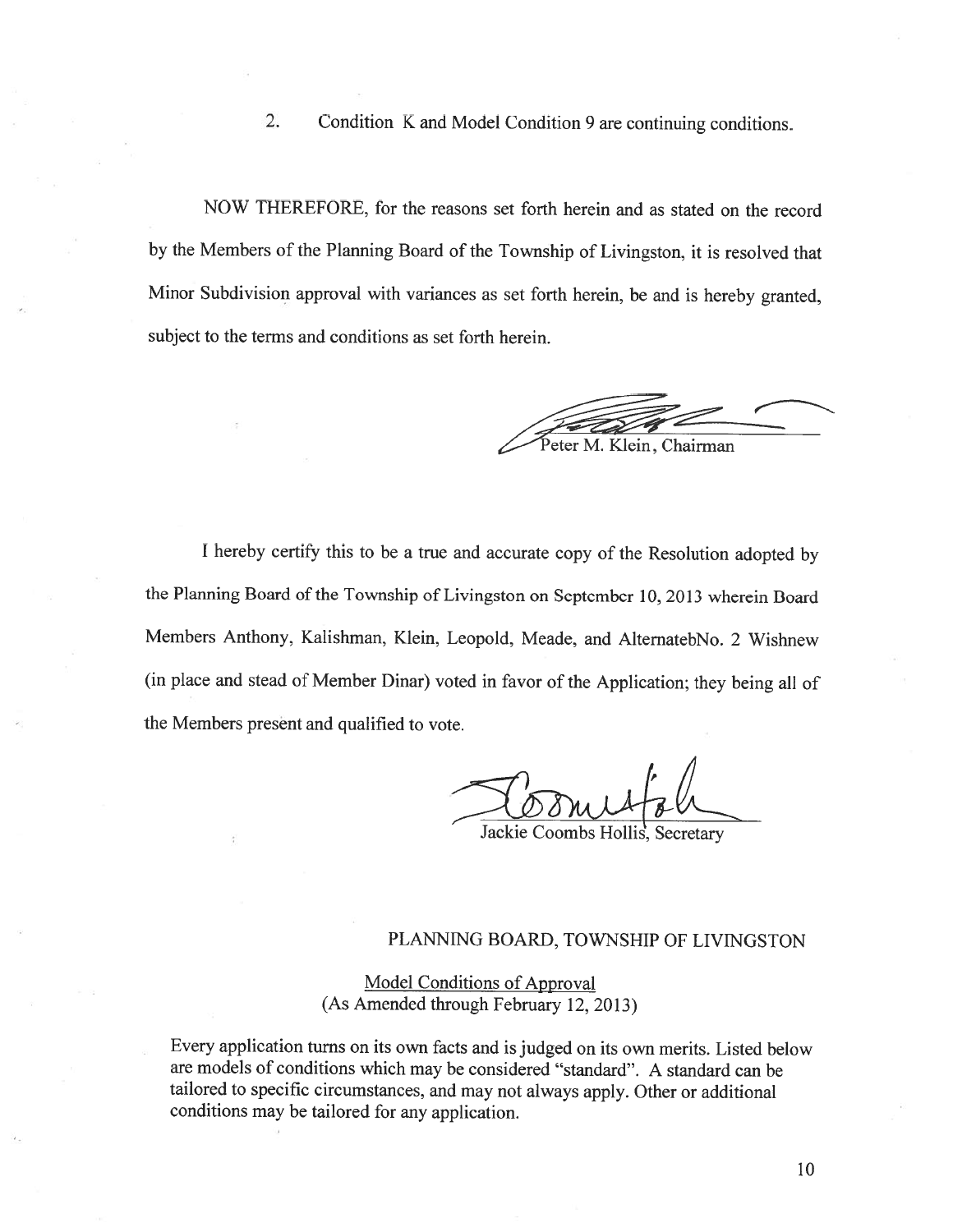### 1. Architecture

- a. Rooftop ancillary structures and equipment (other than alternative small energy systems and communications equipment) shall be screened by material compatible with the exterior finish of the building and matching the exterior color of the building as closely as possible.
- b. Enclosures of trash bins, recycling bins or dumpsters shall be of the same type of materials and the same color as the exterior finish of the building.

### 2. Blasting

In the event that blasting be necessary on the Site, the following conditions shall apply in addition to all requirements of federal law or regulations:

- a. All blasting operations shall be performed in strict compliance with N.J.S.A. 2l:lA-l28 etseq. and N.J.A.C. 12:190-1.1 et seq., or superseding requirements.
- b. <sup>A</sup> pre-blast inspection of all structures on all properties adjacent to the Site or within <sup>200</sup> feet of the intended blasting location (whichever is the greater distance) shall be conducted at Applicant's expense. It shall be conducted no more than 60, nor less than 30, days before blasting commences. <sup>A</sup> written report of the inspection results shall be provided to the owner of each structure inspected within <sup>10</sup> days after completion of the inspection.
- c. Blasting shall occur only between 10:00 a.m. and 3:00 p.m. on Monday through Friday. Blasting during other hours may be permitted, temporarily, by the Township Engineer upon his finding that <sup>a</sup> condition constituting an emergency exists and necessitates such permission.
- d. Applicant shall coordinate all blasting with the Livingston Police and Fire Departments. If traffic control is required, it shall be provided at Applicant's expense.
- e. Applicant shall <sup>g</sup>ive the Township Engineer, the Chief of Police, the Fire Chief, and all owners of structures required to be inspected under "b" above, written notice of scheduled blasting operations to be received not less than <sup>20</sup> days, nor more than <sup>40</sup> days, prior to their commencement. If scheduled blasting operations are delayed or suspended they shall not be resumed until new notice has been <sup>g</sup>iven and received. All notices shall include the name and telephone number of Applicant's representative for purposes of receiving and responding to questions and comments.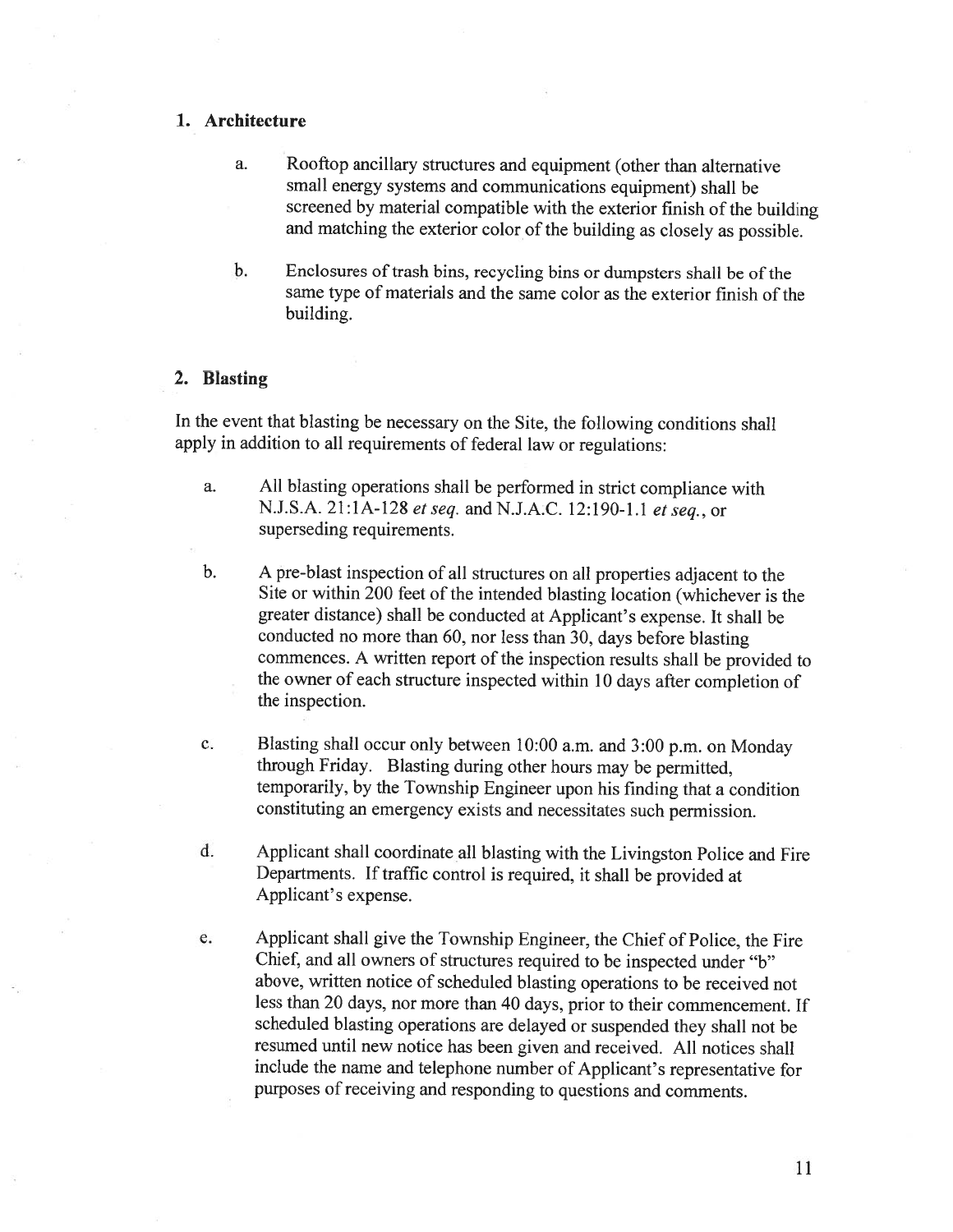f. These conditions do not supersede any requirements of law or regulation that are more strict or restrictive.

#### 3. Cleanliness During Demolition or Construction

- a. At the close of each work day the Site shall be thoroughly cleaned and all trash and construction debris, including that within buildings under construction, shall be <sup>p</sup>laced in covered dumpsters. Dumpsters shall be removed from the Site, and replaced, before they overflow.
- b. Not less often than weekly, and whenever else required by the Construction Official or the Township Engineer, the public streets adjacent to the Site shall be manually or mechanically broom swept to remove dirt, mud or debris originating from the Site and located within 500 feet of the Site.
- c. Dust suppression methods acceptable to the Construction Official and the Township Engineer shall be utilized on the Site.

### 4. Deeds & Easements

- a. All conditions of approval that are continuing conditions shall be set forth within all deeds executed with regard to the Site.
- b. All deeds, easements, dedications or restrictions required by this approval shall be subject to review and approval by the Board Attorney prior to signing and shall be filed for recordation after such approval. The Applicant shall submit proof of such recordation to the Board Secretary, the Township Engineer and the Construction Official prior to the issuance of any permits.

## 5. Detention Basins

- a. Stormwater management basins shall be established on lots created for that purpose only. No structures that are not an approved part of the stormwater management system shall be erected on any such lot. Such basins, together with their required landscaping and fencing, shall be completed, and shall have been inspected and approved by the Township Engineer, prior to issuance of the first Certificate of Occupancy.
- b. If the approval of the Application calls for title to such a lot to be transferred to the Township; at such time as the Township accepts any new streets or roads on the Site, title to the lot shall be conveyed to the Township provided that the Township Engineer is then satisfied that the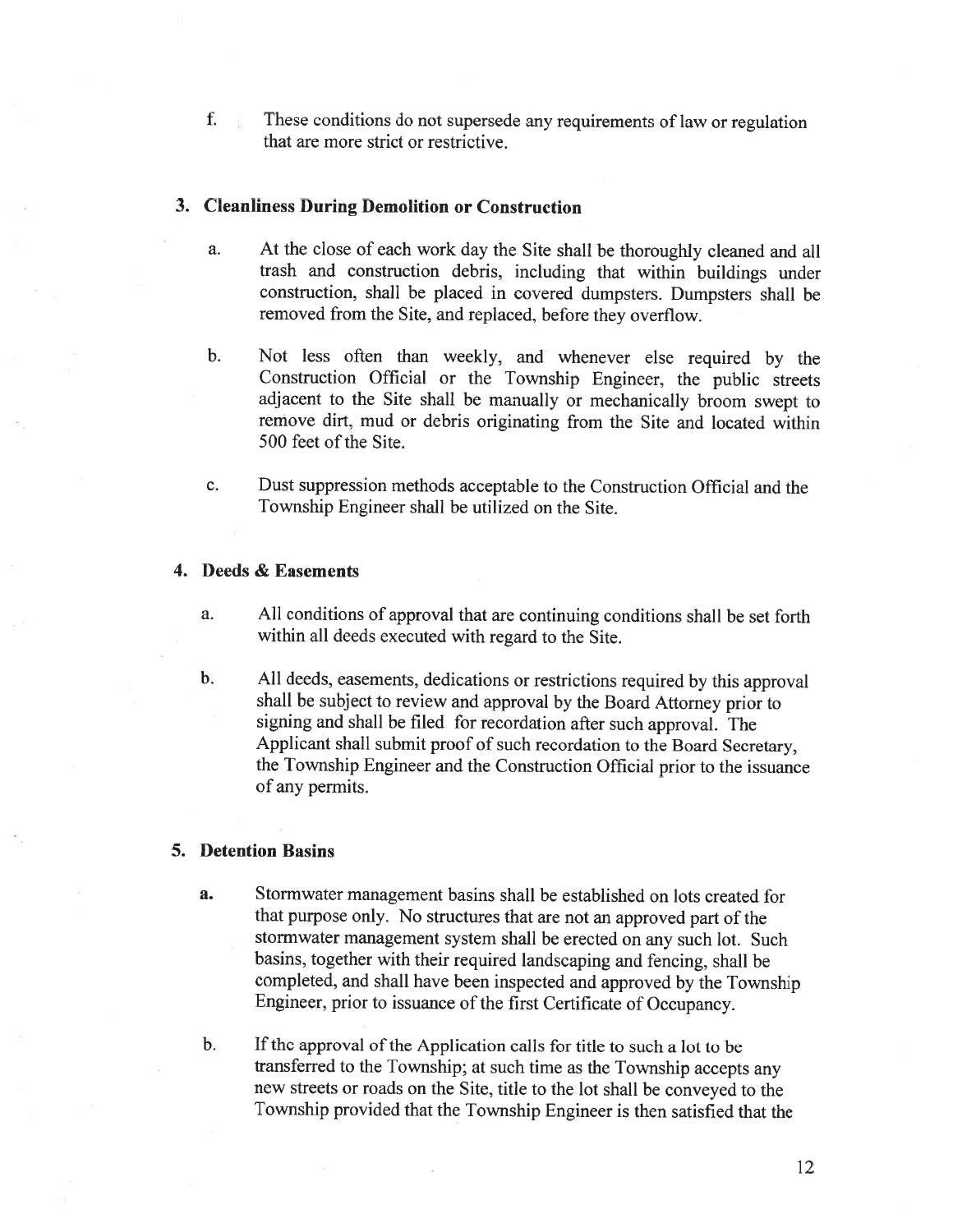basin has been constructed in full compliance with all applicable requirements. The deed conveying such title shall be subject to prior approva<sup>l</sup> by both the Board Attorney and the Township Attorney.

- c. A maintenance plan meeting the requirements of the Residential Site Improvement Standards or the Township's Stormwater Control Ordinance, or both, as applicable, shall be prepared by Applicant and shall have received the approva<sup>l</sup> of the Township Engineer prior to issuance of any construction permit. Any future revisions to the maintenance <sup>p</sup>lan shall not become effective until the Township Engineer's approva<sup>l</sup> shall have been obtained.
- d. Unless maintenance of the basin is assumed by the Township or <sup>a</sup> public agency as its direct responsibility, (1) the maintenance <sup>p</sup>lan and any future revisions of it shall be recorded upon the deed of record for the property in terms approve<sup>d</sup> in advance by both the Board Attorney and the Township Attorney; and. (2) the Applicant shall provide <sup>a</sup> performance bond for such maintenance, including landscaping and cleanliness.

#### 6. Final Plans

Prior to the issuance of any Township permit for demolition of any structure, preparation of the Site. or construction of any improvement:

- a. The full text of all of the conditions of this approval, and all <sup>p</sup>lan changes agreed to in the course of the hearing, shall be set out on final <sup>p</sup>lans submitted to the Construction Official, the Township Engineer and the Board Secretary; and
- b. Such final <sup>p</sup>lans shall have been reviewed by the Board Secretary or the Board's Planning Consultant for determination of whether the <sup>p</sup>lans conform to the Board's approvals and shall then have been signed by the Board Chairman, the Board Secretary and the Township Engineer.
- c. Such final plans shall comply with the Uniform Construction Code and the Barrier Free Subcode as then in force in the State of New Jersey. If. during performance of work pursuan<sup>t</sup> to the Board's resolution and permits that have been issued, field conditions indicate need for change(s), such need shall be called to the attention of both the Construction Official and the Township Engineer for approva<sup>l</sup> of any such change before it is implemented. If any such change is significant, permission to amend the Site Plan may have to be sought from the Planning Board. Until all requirements under approved plans and the Uniform Construction Code, including accessibility requirements, have been completed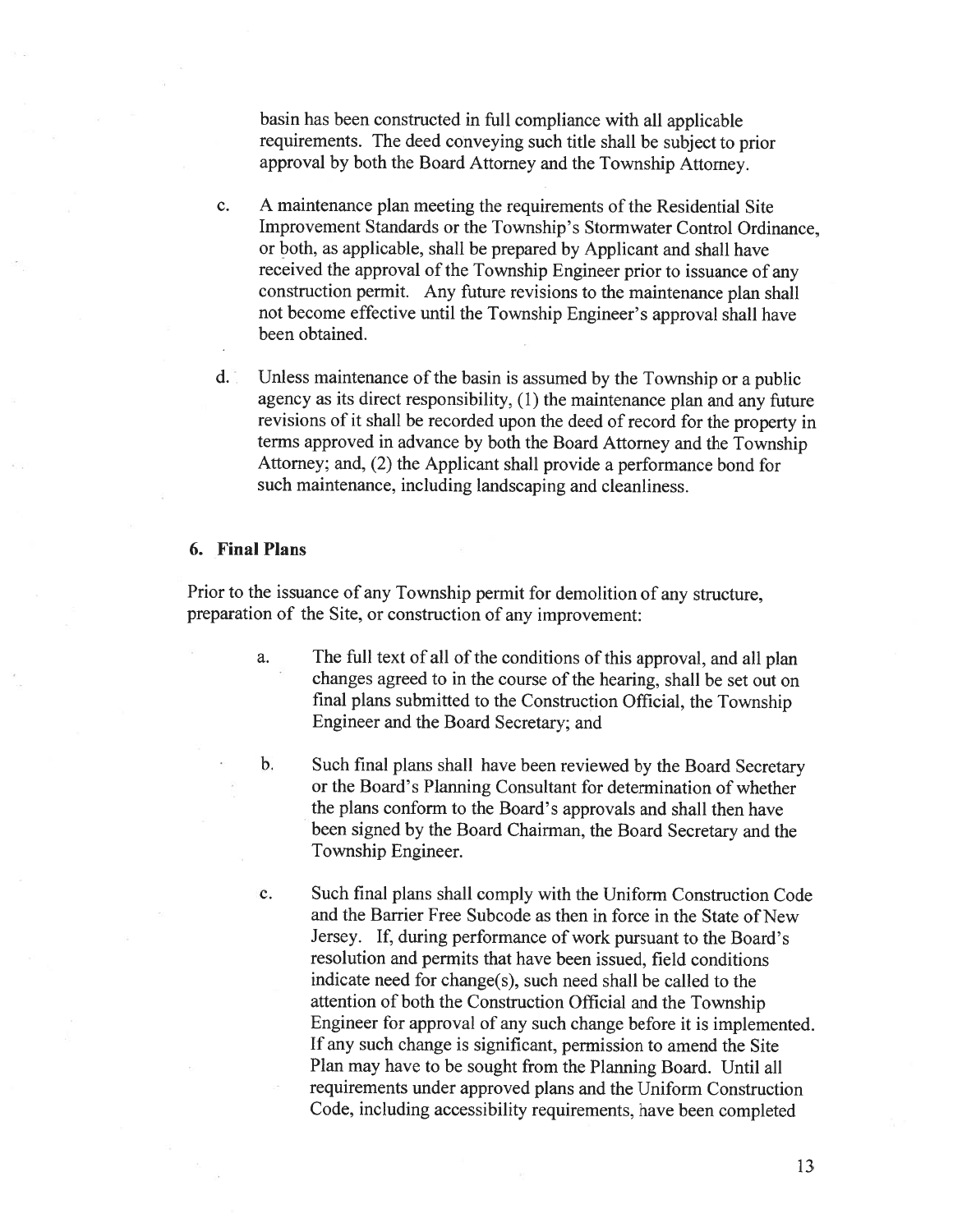or bonded, any certificates of occupancy issued shall be temporary certificates only.

# 7. Flood Hazards

- a. Insert on the final site <sup>p</sup>lan and/or subdivision map <sup>a</sup> metes and bounds description of all flood hazard areas located on the Site.
- b. Insert in all deeds for individual lots that contain or are adjacent to flood hazard areas. and on the preliminary and final subdivision maps or <sup>p</sup>lats. the following covenant: 'The lands designated herein contain flood hazard areas. There shall be no disturbance of any kind as to any flood hazard area unless permitted by N.J.D.E.P. pursuant to the Flood Hazard Control Act, N.J.S.A. 58:16A-50 et. seq. or superseding requirements."

# 8. Guarantees and Bonds

- a. The approval of this Application is subject to the posting, with terms acceptable to the Township Engineer, of any and all required performance guarantees, bonds, soil erosion and sediment control approvals, and any other requirements of Township ordinances prior to the issuance of any permits for commencement of site preparation or construction.
- b. This approval is also conditioned upon the Applicant's providing, prior to issuance of the first Certificate of Occupancy, <sup>a</sup> performance guarantee acceptable to the Township Engineer for any aspects of the approved landscaping or fencing that has not been completed by the time of issuance of such certificate.

#### 9. Landscaping & Environmental Protection

- a. All deciduous trees <sup>p</sup>lanted shall have <sup>a</sup> caliper of not less than 2.5 inches measured at <sup>a</sup> height of 4.5 feet above ground level. All evergreen trees planted shall have <sup>a</sup> height of 6.0 to 8.0 feet.
- b. Street shade trees shall be <sup>p</sup>lanted as required by Township Code § 170-72 and shall not be included in the calculation of Replacement Trees required by the Trees Ordinance.

c. Any tree or other <sup>p</sup>lanting installed in accordance with the <sup>p</sup>lans which dies shall be replaced, within the current or next <sup>p</sup>lanting season, in kind and at the same size as it had reached at the time of death; except that if it died more than three years after <sup>p</sup>lanting its replacement need not be larger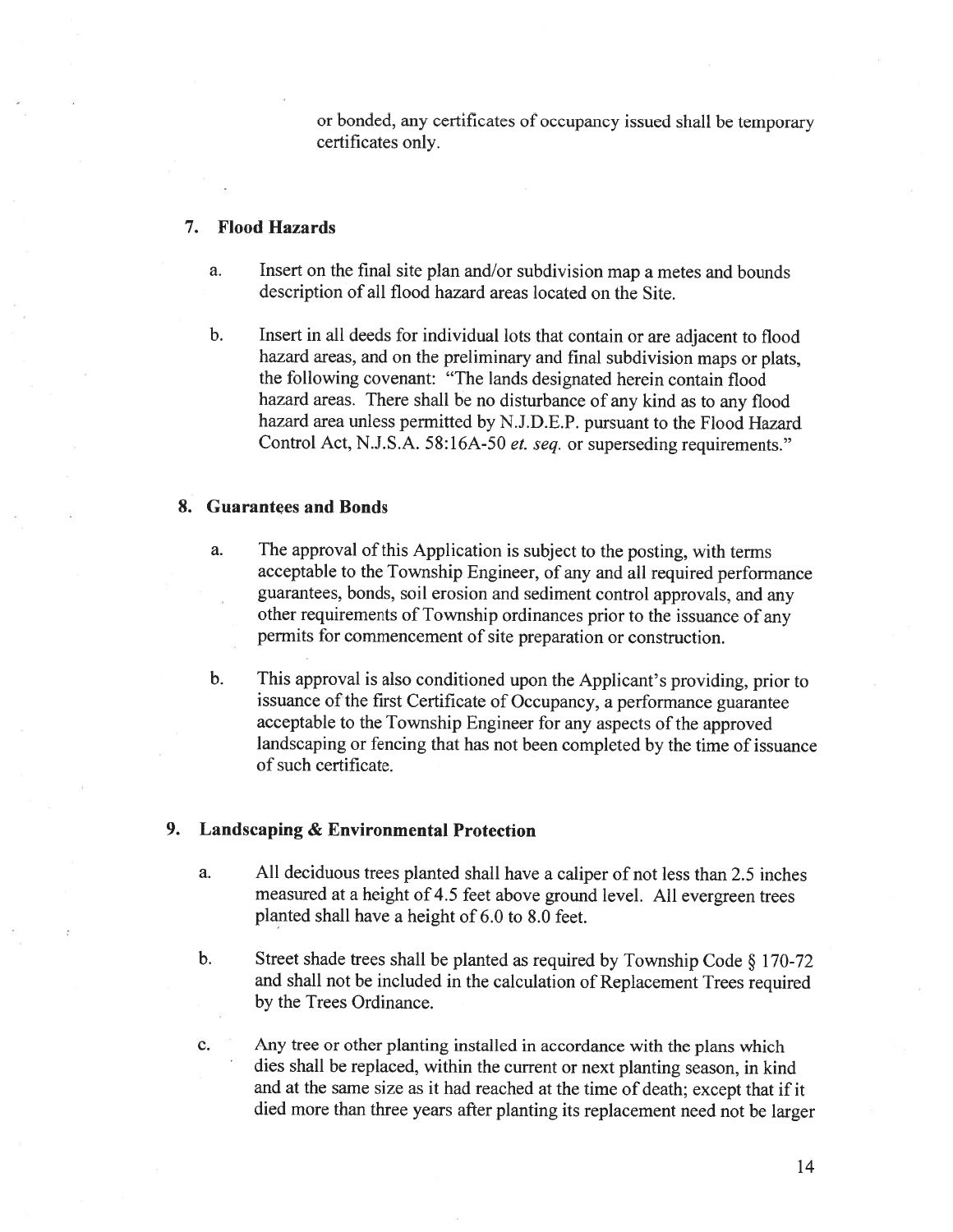than the size it had reached three years after <sup>p</sup>lanting. The same replacement requirements shall apply to any tree or other <sup>p</sup>lanting installed in accordance with the <sup>p</sup>lans if subsequently removed because of damage or disease.

d. No tree existing on the Site at the time of filing of the application shall be removed unless removal is approved under the Trees Ordinance or by this Board. Every existing tree to be preserved shall be tagged and shall be shown on the Site Plan or Subdivision Plan. During site preparation and during construction, each such tree shall be protected by snow fencing or a more substantial means approved by the Construction Official. No soils. excavated materials, or any construction equipment or building materials, shall be stored or operated within <sup>a</sup> root protection zone that shall be the greater distance of (i) the crown drip line, or (ii) <sup>a</sup> distance equa<sup>l</sup> to caliper multiplied by one (1) foot, (but never less than eight (8) feet from the trunk of <sup>a</sup> tree to be preserved), or anywhere else where such soil or materials can adversely affect the health of trees to be preserved. All work done within the root protection zone shall be accomplished with hand tools.

e. The grade of land located within the root protection zone shall not be raised or lowered more than three (3) inches unless compensated for by welling or retaining wall methods; but in no event shall welling or retaining walls be installed less than eight (8) feet from the trunk of <sup>a</sup> tree.

f. During site preparation or construction, no fuel storage, and no refueling, maintenance, repair or washdown of construction vehicles or equipment, shall occur within fifty (50) feet of any tree to be preserved.

g. Any provision of the Trees Ordinance, Chapter 306 of the Code of the Township of Livingston, that establishes <sup>a</sup> conflicting standard or requirement shall control.

h. No mulch shall be <sup>p</sup>laced, or allowed to accumulate, within six inches of the trunk of any tree or shrub <sup>p</sup>lanted on the Site in compliance with this resolution. Mulch shall not be applied, or allowed to accumulate, elsewhere within the drip line of the tree or shrub to <sup>a</sup> depth in excess of four inches.

### 10. Noise

a. No site preparation, demolition or construction activity shall be performed on the Site on Sundays, or before 7:30 a.m. or after 5:00 p.m. on weekdays, or before 9:00 am. or after 5:00 p.m. on Saturdays or federal holidays.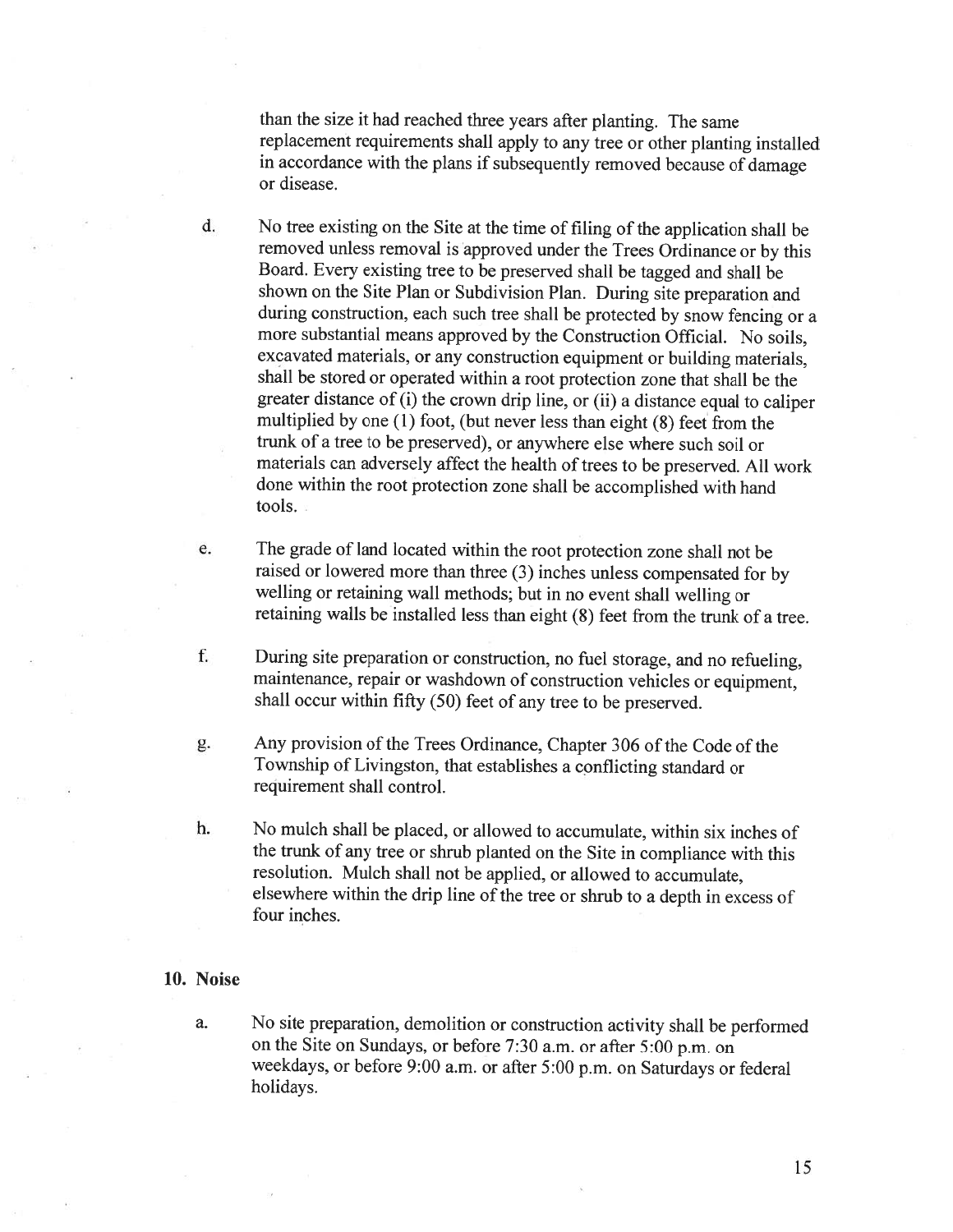- b. All vehicles and motorized machinery operated on the Site shall be equipped with properly operating mufflers.
- c. No site preparation, demolition or construction activity (other than authorized blasting) shall produce, at the property line, (i) continuous airborne sound at <sup>a</sup> sound level in excess of 65 dBa, or which has an octave band sound pressure level in decibels which exceeds the standards provided in 32 N.J.R. 2230 et. seq., or (ii) impulsive sound in air which has <sup>a</sup> peak sound pressure level in excess of <sup>80</sup> decibels, or (iii) impulsive sound in air which repeats more than four times in any hour and has <sup>a</sup> peak sound pressure level in excess of 50 decibels.
- d. Relief from these noise conditions may be permitted, temporarily, by the Township Engineer upon his finding that <sup>a</sup> circumstance constituting an emergency exists and necessitates such permission.

# 11. Other Governmental Approvals

- a. Applicant shall comply with all applicable Federal, State and local laws and regulations and obtain any other governmental approvals required for implementation of this application as approved. If any other governmental agency or authority grants <sup>a</sup> waiver of or variance from any law, rule or regulation, or imposes any condition or requirement, which affects this approval or any of the conditions contained herein, then this Board shall have the right to review such action as it relates to this Board's approval or conditions and to modify. amend or revoke its approval and/or conditions.
- b. No Township permit for demolition of any structure, or preparation of the Site or construction of any improvement shall be issued until proof of request for such required approvals and any action thereupon, shall have been presented to the Construction Official and the Board Secretary by the Applicant.

# 12. Paving and Sidewalks

- a. Applicant shall install the top course of street paving:
	- (1) For residential development not later than the earlier of three (3) years after the issuance of the first Certificate of Occupancy or three  $(3)$  months after fifty percent  $(50%)$  of residential units have received Certificates of Occupancy.
	- (2) For non-residential or mixed-use development, prior to issuance of the first Certificate of Occupancy.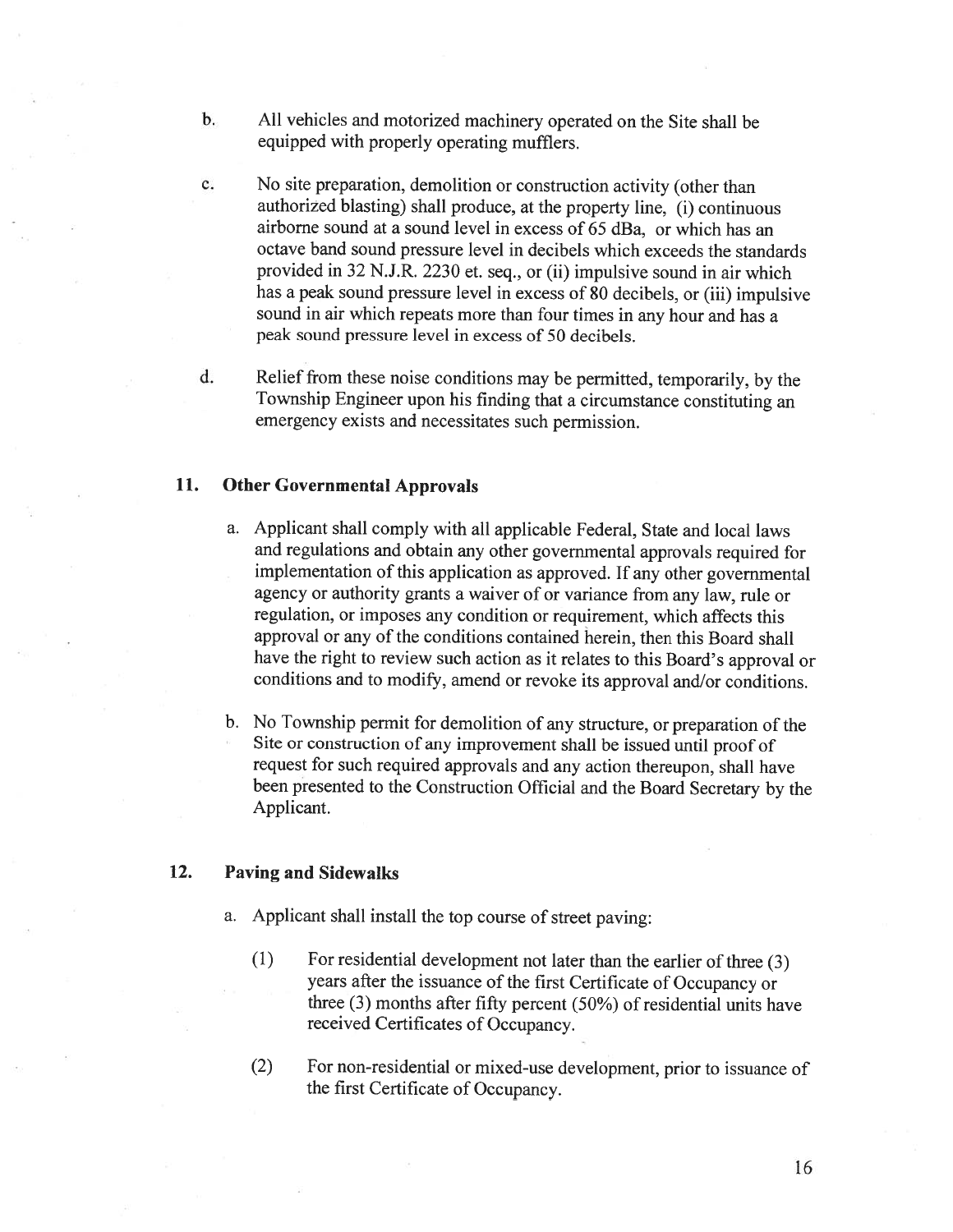- b. All manholes, catch basins, and driveway curbs shall be rampe<sup>d</sup> until the top course of street paving has been installed.
- c. All sidewalks shall be constructed of concrete or of non-asphalt payers and shall be not less than four feet wide in <sup>a</sup> residence district or five feet wide in the Business Improvement District. Existing sidewalks that do not meet prior Township Code requirements shall be replaced to the standard for the new sidewalks.

### 13. Signs

The Board retains jurisdiction over any and all signs until the final Certificate of Occupancy has been issued.

# 14. Traffic and Parking Safety and Enforcement

- a. At the time of applying for <sup>a</sup> building permit the Applicant shall submit proo<sup>f</sup> of having filed <sup>a</sup> written reques<sup>t</sup> pursuan<sup>t</sup> to, and in accordance with, N.J.S.A. 39:5A-l , requesting that N.J.S.A. 39:1-1 et seq. be made applicable to the roads, streets, driveways, parking areas, etc. within the Site. The Applicant shall provide proo<sup>f</sup> of the governmental action on such reques<sup>t</sup> to the Construction Official prior to issuance of the final Certificate of Occupancy.
- b. Lines of sight established for entrance and exit driveways of the Site shall be shown on the as-built site <sup>p</sup>lans, and no structures. trees or <sup>p</sup>lants that would interfere with such lines of sight shall be permitted at any time.
- c. All traffic and parking provisions in the approve<sup>d</sup> site <sup>p</sup>lans or otherwise required by the Board's resolution shall be accomplished prior to issuance of the first Certificate of Occupancy.
- d. The Applicant shall comply with State law and applicable Township ordinances regarding handicapped parking and shall maintain such spaces and all the traffic and parking signage and markings on the Site in goo<sup>d</sup> order and repair.

### 15. Utilities for Site Plans and Major Subdivisions

Applicant shall construct all utilities underground as required by law, and shall submit to the Engineering Department <sup>a</sup> written instrument from each serving utility evidencing full compliance with this condition and with Township Code § 170- 73.A.(17) before issuance of any Certificate of Occupancy.